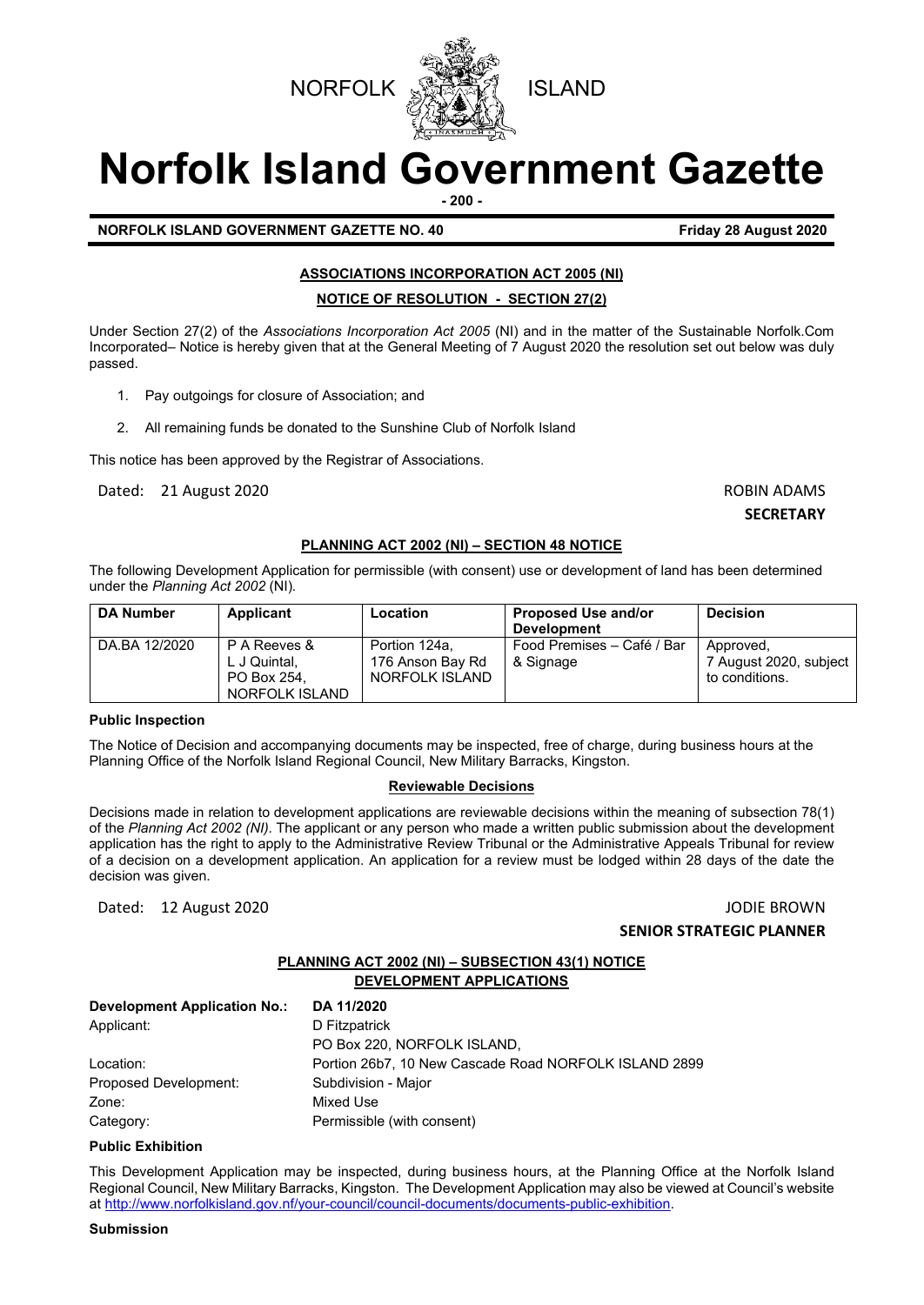# **NORFOLK ISLAND GOVERNMENT GAZETTE NO. 40 Friday 28 August 2020**

Any person may, during the period between Monday 17 August 2020 and Monday 31 August 2020, make written submissions to the General Manager about this Development Application. All submissions must state the relevant Development Application number. All submissions must be signed by at least one person making the submission. If a submission objects to the proposed development, the grounds for objections must be specified in the submission.

#### **Reviewable decisions**

Decisions made on this Development Application under the *Planning Act 2002* (NI) are reviewable decisions within the meaning of subsection 78(1) of the Act.

Dated: 12 August 2020 **JODIE BROWN** 

**Senior Strategic Planner** 

# **PLANNING ACT 2002 (NI) – SUBSECTION 43(1) NOTICE DEVELOPMENT APPLICATIONS**

| DA 9/2020                                                 |
|-----------------------------------------------------------|
| Norfolk Island Regional Council                           |
| PO Box 95, New Military Barracks Kingston                 |
| Portion 183, Ben Christian Drive                          |
| Public Works - Major: Waste Disposal Facility - Composter |
| Airport                                                   |
| Permissible (with consent)                                |
|                                                           |

#### **Public Exhibition**

This Development Application is classified as 'prescribed use or development'. The Development Application and accompanying Environmental Impact Statement may be inspected, during business hours, at the Planning Office at the Norfolk Island Regional Council, New Military Barracks, Kingston. The documentation is also available for inspection at Council's website a[t http://www.norfolkisland.gov.nf/your-council/council-documents/documents-public-exhibition.](http://www.norfolkisland.gov.nf/your-council/council-documents/documents-public-exhibition) 

#### **Submission**

Any person may, during the period between Monday 10 August 2020 and Monday 7 September 2020, make written submissions to the General Manager about this Development Application. All submissions must state the relevant Development Application number. All submissions must be signed by at least one person making the submission. If a submission objects to the proposed development, the grounds for objections must be specified in the submission.

#### **Reviewable decisions**

Decisions made on this Development Application under the *Planning Act 2002* (NI) are reviewable decisions within the meaning of subsection 78(1) of the Act.

Dated: 4 August 2020 **John Communist 2020 JODIE BROWN** 

# **SENIOR STRATEGIC PLANNER**

#### **DISASTER AND EMERGENCY MANAGEMENT ACT 2001 (NI)**

#### **DECLARATION OF STATE OF DISASTER OR EMERGENCY (RECOVERY OPERATIONS)**

# **COVID-19 DIRECTIONS RECOVERY OPERATIONS (NO.1) 2020**

I, **George Ivor Andrew Plant**, Emergency Management Norfolk Island Controller:

- 1) under section 11(2)(g) of the *Disaster and Emergency Management Act 2001* (NI) am of the opinion that it is necessary to make directions in respect of recovery from the State of Emergency in respect of COVID-19 relating to the movement of persons within the disaster or emergency area as set out in the Schedule; and
- 2) under section 11(2)(h) of the *Disaster and Emergency Management Act 2001* (NI) am of the opinion that it is necessary to make directions in respect of recovery from the State of Emergency in respect of COVID-19 relating to the removal of persons within the disaster or emergency area who obstructs or threatens to obstruct recovery operations as set out in the Schedule; and
- 3) under section 11(2)(i) of the *Disaster and Emergency Management Act 2001* (NI) am of the opinion that it is necessary to make directions in respect of recovery from the State of Emergency in respect of COVID-19 relating to giving directions to persons whose responsibilities require him or her to engage in recovery operations.

# **SCHEDULE**

#### **Direction 1 (2020) – Adjustment of COVID 19 measures – to commence 23:59 on 30th June 2020**

- 1. These Directions take effect at 23.59 on 10<sup>th</sup> July, 2020 and remain in force while the State of Disaster or Emergency (Recovery Operations) is in force.
- 2. In these Directions:

*Persons* includes people residing on Norfolk Island, visiting Norfolk Island for holiday or work purposes